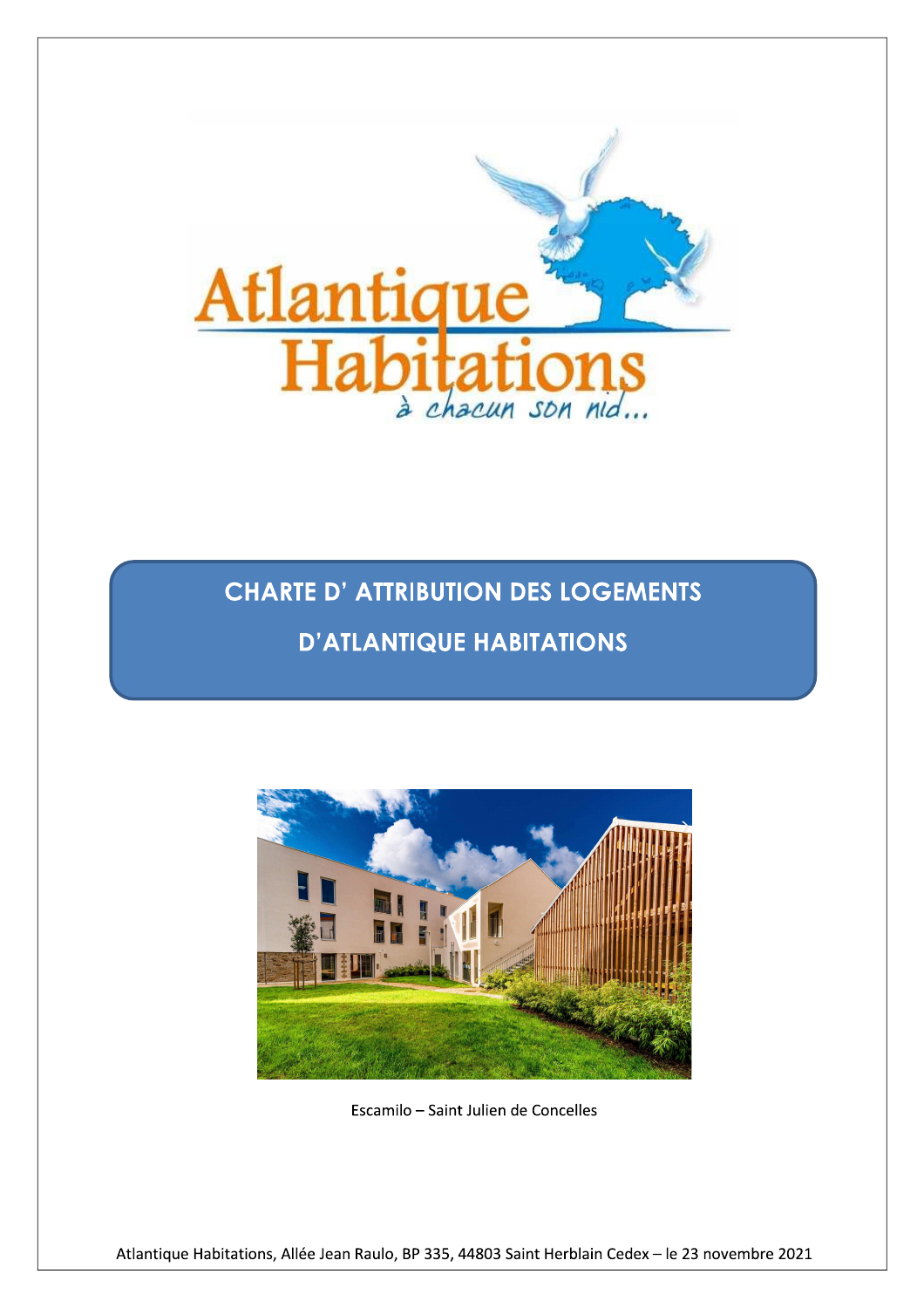# La politique d'attribution des logements...

En application des articles L 441 à L 442-12 et articles R 441-1 à R 441-12 du Code de la Construction et de l'Habitation, Atlantique Habitations définit sa politique d'attribution qui constitue le cadre de travail de la Commission d'Attribution des Logements et d'Examen de l'Occupation des Logements (CALEOL), pour la partie attributions, hors examen de l'occupation des logements. Les objectifs de la charte tiennent compte du cadre règlementaire, des orientations des Conférences Intercommunales du Logement, des engagements partenariaux, de l'occupation sociale des résidences, de l'évolution de la demande et des principes d'attribution retenus par Atlantique Habitations.

Encadrement règlementaire du processus d'attributions :

La loi SRU du 13 décembre 2001,

a instauré un quota de logements sociaux dans les villes de plus de 3500 habitants.

La loi DALO du 5 mars 2007.

a instauré un droit au logement opposable,

La loi MOLLE du 25 mars 2009,

a pris des mesures visant à favoriser la mobilité dans le parc social,

La loi ALUR du 24 mars 2014

a cherché à moderniser les procédures d'attribution et a donné plus de pouvoirs aux intercommunalités,

La loi Egalité et Citoyenneté du 27 janvier 2017,

oblige à attribuer 25% des logements hors des quartiers prioritaires de la ville aux demandeurs les plus pauvres,

a rendu les intercommunalités compétentes en matière de logement, et elles doivent se doter d'une conférence intercommunale du logement (CIL) qui élabore une convention intercommunale des attributions (CIA), laquelle énonce les priorités qui s'imposent aux réservataires des logements et aux commissions d'attribution.

La loi ÉLAN du 27 novembre 2018,

est venue apporter quelques nouvelles modifications à l'ensemble, et a instauré le volet Examen de l'occupation des logements, nouvelle mission de la Commission d'Attribution.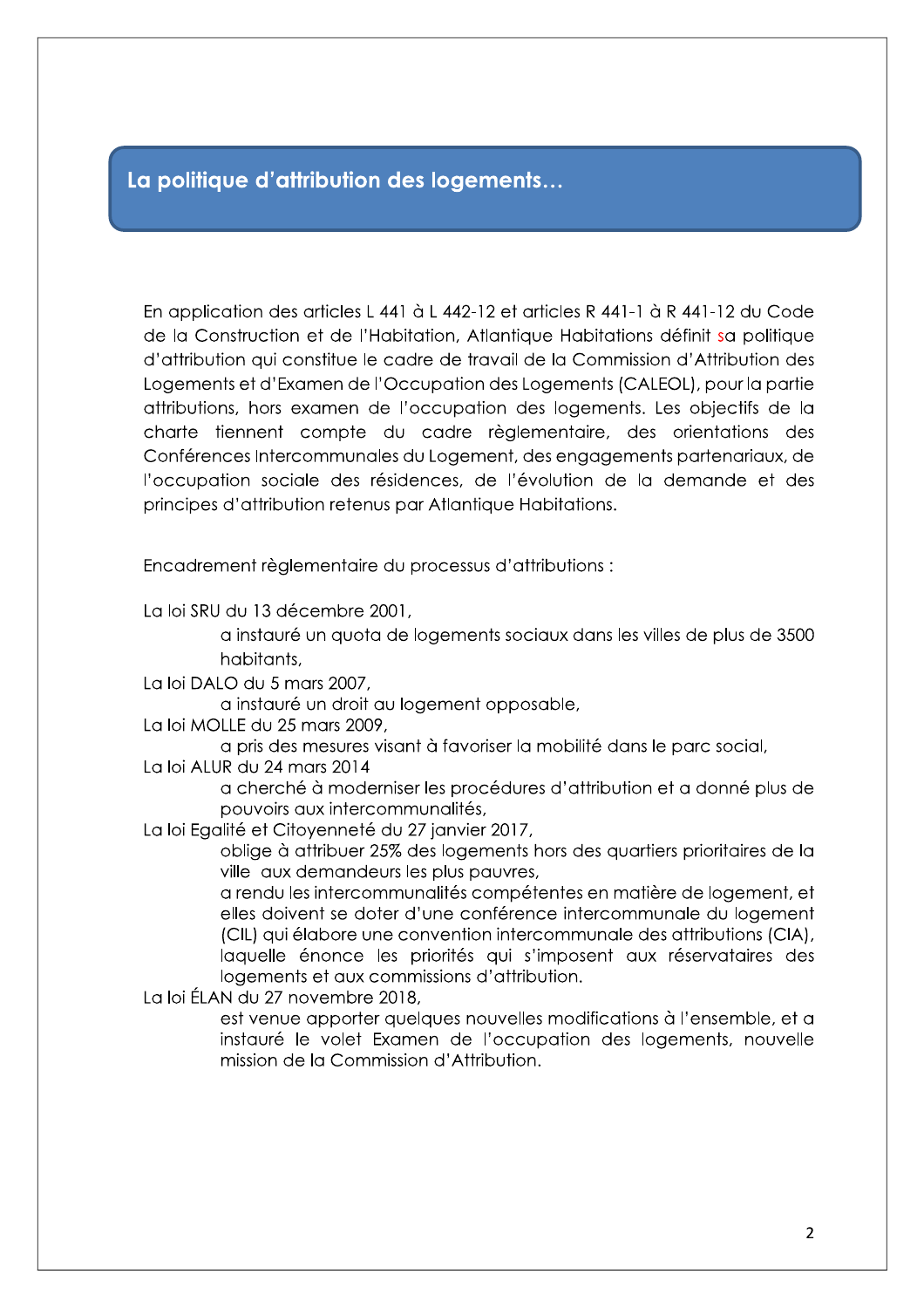La commission procède aux attributions des logements de son parc immobilier selon les dispositions exposées ci-après :

#### $\blacktriangleright$ Les logements

Les logements concernés sont les logements appartenant à Atlantique Habitations, construits, améliorés ou acquis avec le concours financier de l'Etat ou ouvrant droit à l'aide personnalisée au logement. Les logements sous mandat de gestion et n'appartenant pas à Atlantique Habitations sont également concernés par cette charte d'attribution.

Au 30 septembre 2021, Atlantique Habitations compte 10 870 logements,

dont 10 800 logements conventionnés.

Atlantique Habitations est un acteur dynamique et implanté sur son territoire. Chaque année, la Société livre environ 400 logements familiaux et 100 places en foyer, ceci pour répondre aux besoins des ménages en attente d'un logement.

#### Les bénéficiaires  $\blacktriangleright$

Les bénéficiaires des attributions de logements visés au point ci-dessus sont les suivants :

. Les personnes physiques de nationalité française et les personnes physiques admises à séjourner régulièrement sur le territoire français, avec un titre de séjour en cours de validité.

et dont les ressources n'excèdent pas les plafonds de ressources règlementaires en vigueur, avec dans certains cas, des dérogations éventuelles

. Les associations déclarées, dont l'objet cité dans leurs statuts est de sous-louer ces logements à titre temporaire à des personnes en difficultés et d'exercer les actions nécessaires à leur réinsertion.

## $\triangleright$  Les réservataires

Conformément à la règlementation, les bénéficiaires de réservation de logements peuvent être l'Etat, les Collectivités locales, les établissements publics, les établissements publics de coopération intercommunale, les employeurs, Action Logement Services, les chambres de commerce et d'industrie et les organismes à caractère désintéressé.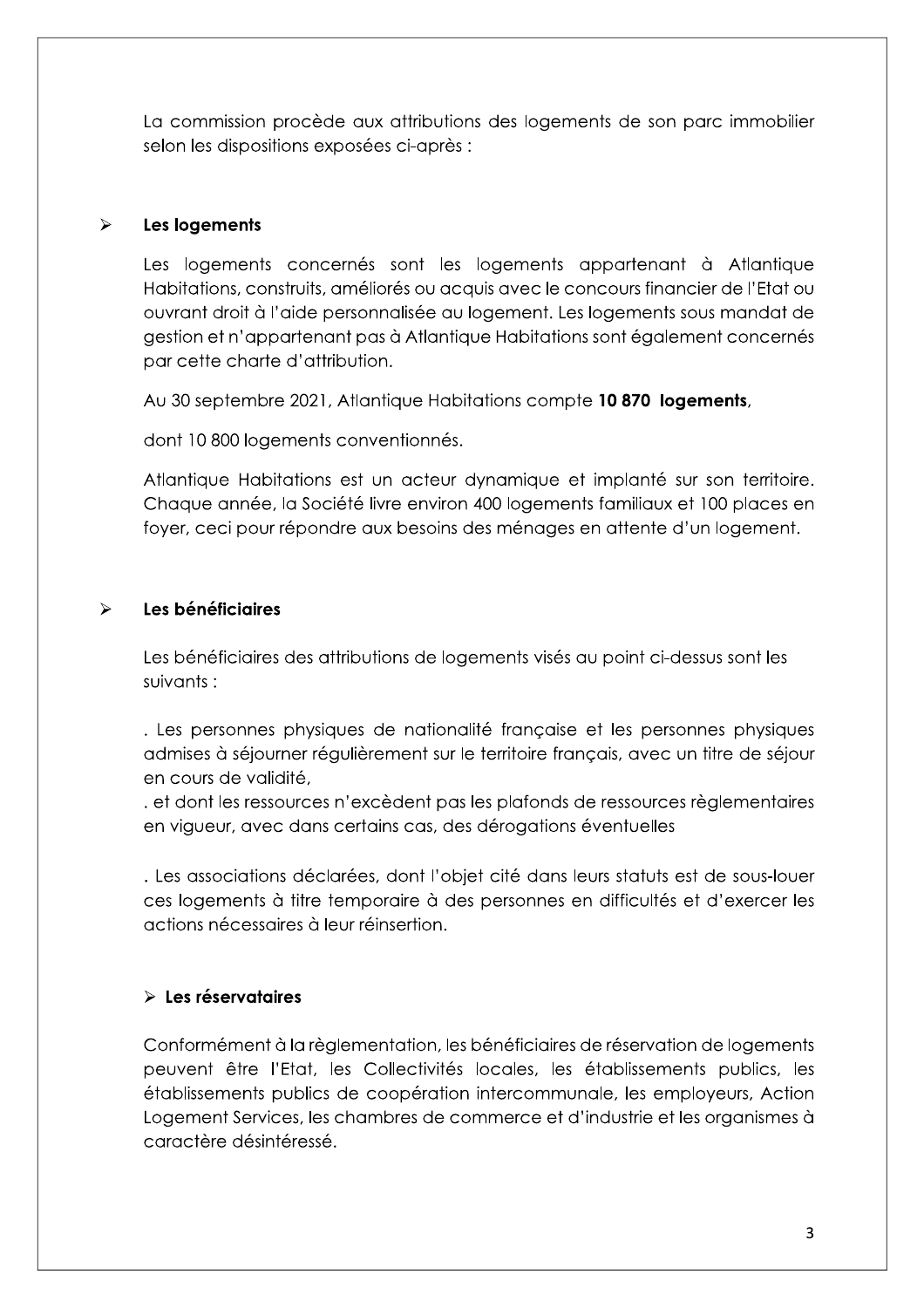Le total des logements réservés aux collectivités territoriales, aux établissements publics les regroupant et aux chambres de commerce et d'industrie en contrepartie de l'octroi de la garantie financière des emprunts, ne peut globalement représenter plus de 20 % des logements du programme.

Le total des logements réservés à l'Etat au bénéfice des personnes prioritaires et du personnel de l'Etat ne peut représenter plus de 30 % du total des logements.

Le nombre de logements réservés à Action Logement Services est variable suivant les opérations et peut aller de 0 à 50 % maximum du nombre des logements.

La loi ELAN du 23 novembre 2018 pose le principe de la gestion en flux des contingents : les réservations devront porter sur un flux annuel de logements. La gestion des réservataires sera donc adaptée à cette nouvelle réglementation. Initialement prévue pour le 24 novembre 2021, le décret du 30 juillet 2021 permet le report du passage en flux au 24 novembre 2023.

#### $\blacktriangleright$ La politique d'attribution des logements

## Le cadre règlementaire :

Conformément à l'article L441-1 du CCH, lors de l'attribution,

- « il est tenu compte notamment du patrimoine, de la composition, du niveau de ressources et des conditions de logement actuelles du ménage, de l'éloignement des lieux de travail, de la mobilité géographique liée à l'emploi et de la proximité des équipements répondant aux besoins des demandeurs. Le niveau des ressources tient compte, le cas échéant, du montant de l'aide personnalisée au logement ou des allocations de logement à caractère social ou familial auxquelles le ménage peut prétendre et des dépenses engagées pour l'hébergement de l'un des conjoints ou partenaires en établissement d'hébergement pour personnes âgées dépendantes. Il est également tenu compte, pour l'attribution d'un logement, de l'activité professionnelle des membres du ménage lorsqu'il s'agit d'assistants maternels ou d'assistants familiaux agréés.»
	- $\left(\ldots\right)$

« En sus des logements attribués à des personnes bénéficiant d'une décision favorable mentionnée à l'article L 441-2-3, les logements mentionnés au premier alinéa de l'article L 441-1 sont attribués prioritairement aux catégories de personnes suivantes :

Personnes en situation de handicap, au sens de l'article L 114 du code de l'action sociale et des familles, ou familles ayant en charge une personne en situation de handicap;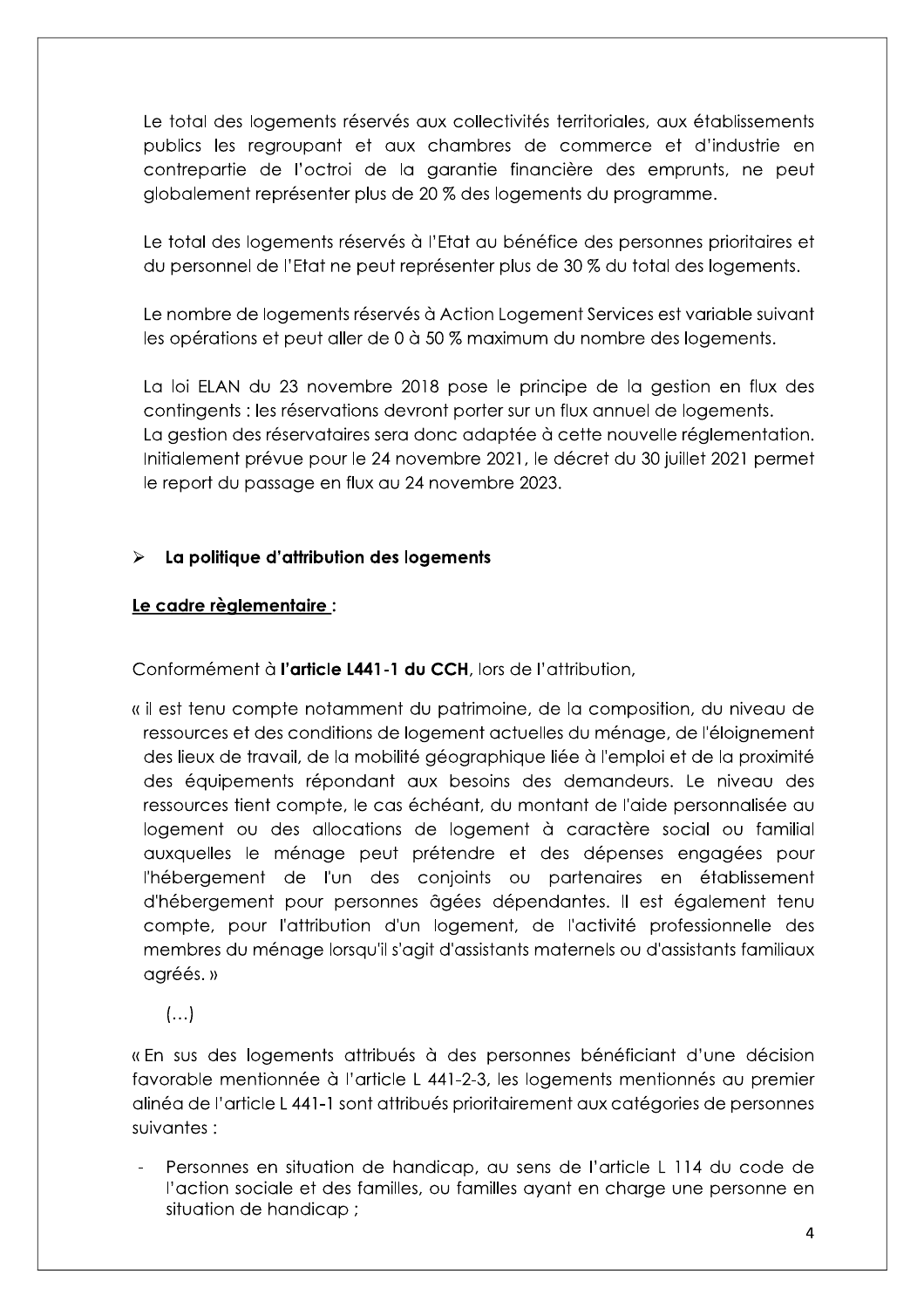- Personnes sortant d'un appartement de coordination thérapeutique mentionné au 9° de l'article L 312-1 du même code :
- Personnes mal logées ou défavorisées et personnes rencontrant des difficultés particulières de logement pour des raisons d'ordre financier ou tenant à leurs conditions d'existence ou confrontées à un cumul de difficultés financières et de difficultés d'insertion sociale :
- Personnes hébergées ou logées temporairement dans un établissement ou un logement de transition ;
- Personnes reprenant une activité après une période de chômage de longue durée :
- Personnes exposées à des situations d'habitat indigne ;
- Personnes mariées, vivant maritalement ou liées par un pacte civil de solidarité justifiant de violences au sein du couple ou entre les partenaires, sans que la circonstance que le conjoint ou le partenaire lié par un pacte civil de solidarité bénéficie d'un contrat de location au titre du logement occupé par le couple puisse y faire obstacle, et personnes menacées de mariage forcé. Ces situations sont attestées par une décision du juge prise en application de l'article 257 du code civil ou par une ordonnance de protection délivrée par le juge aux affaires familiales en application du titre XIV du livre 1<sup>er</sup> du même code:
- Personnes victimes de viol ou d'agression sexuelle à leur domicile ou à ses abords, lorsque l'autorité judiciaire a imposé à la personne suspectée, poursuivie ou condamnée et pouvant être à l'origine d'un danger encouru par la victime de l'infraction, une ou plusieurs des interdictions suivantes :
	- o une interdiction de se rendre dans certains lieux, dans certains endroits ou dans certaines zones définis dans lesquels la victime se trouve ou qu'elle fréquente :
	- o une interdiction ou une réglementation des contacts avec la victime ;
- Personnes engagées dans le parcours de sortie de la prostitution et d'insertion sociale et professionnelle prévue à l'article L 121-9 du code de l'action sociale et des familles :
- Personnes victimes de l'une des infractions de traite des êtres humains ou de proxénétisme prévues aux articles 225-4-1 à 225-4-6 et 225-5 à 225-10 du code pénal :
- Personnes ayant à leur charge un enfant mineur et logées dans des locaux manifestement sur-occupés ou ne présentant pas le caractère d'un logement décent :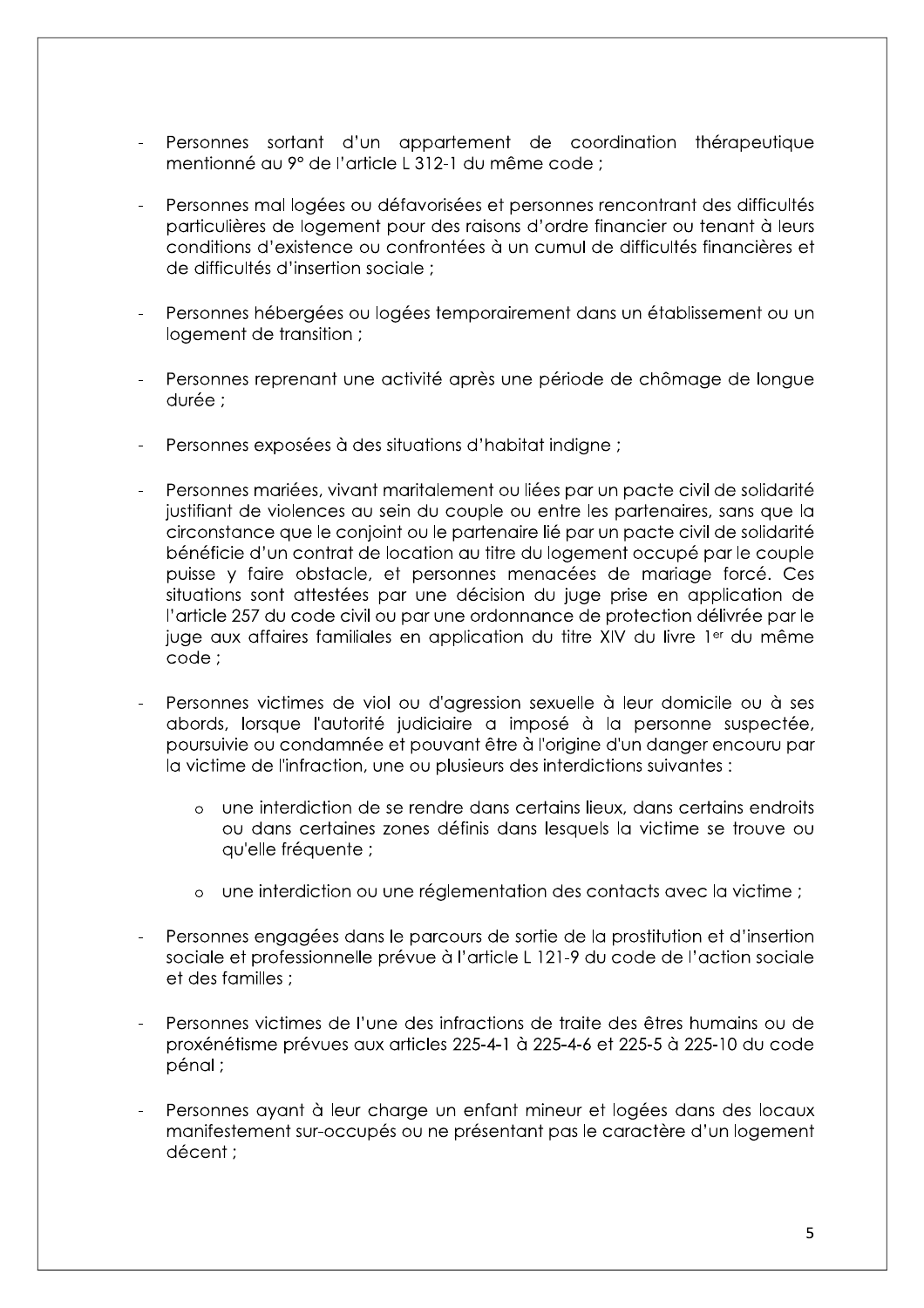- Personnes dépourvues de logement, y compris celles qui sont hébergées par des tiers :
- Personnes menacées d'expulsion sans relogement ».

« Les décisions favorables mentionnées à l'article L 441-2-3 et les critères de priorité prévus au présent article sont pris en compte dans les procédures de désignation des candidats et d'attribution des logements sociaux. »

L'article L441-1 du code de la construction et de l'habitation, dans sa rédaction issue de la loi du 27 janvier 2017 relative à l'égalité et à la citoyenneté, article 70 V, prévoit :

« Sur le territoire des établissements publics de coopération intercommunale tenus de se doter d'un programme local de l'habitat en application du dernier alinéa du IV de l'article L. 302-1 ou ayant la compétence en matière d'habitat et au moins un quartier prioritaire de la politique de la ville, de la commune de Paris et des établissements publics territoriaux de la métropole du Grand Paris, au moins 25 % des attributions annuelles, suivies de baux signés, de logements situés en dehors des quartiers prioritaires de la politique de la ville, sont consacrées :

- à des demandeurs dont le niveau de ressources par unité de consommation est inférieur à un montant constaté annuellement par arrêté du ministre chargé du logement. Ce montant correspond au niveau de ressources le plus élevé du quartile des demandeurs aux ressources les plus faibles parmi les demandeurs d'un logement social situé sur le territoire de l'établissement public de coopération intercommunale ou, en lle-de France, sur le territoire de la région, enregistrés dans le système national d'enreaistrement :

- ou à des personnes relogées dans le cadre d'une opération de renouvellement urbain  $(...)$ .

Sur les territoires mentionnés au vingt-troisième alinéa de l'article L441-1 du CCH, au moins 50 % des attributions annuelles de logements situés dans les quartiers prioritaires de la politique de la ville sont consacrés à des demandeurs autres que ceux mentionnés au vingt-quatrième alinéa du même article. »

## $(...)$

Le seuil de ressources des demandeurs de logement social du premier quartile est défini, par EPCI, par arrêté ministériel (voir arrêté du 30 juin 2021 en annexe).

En complément de ces objectifs règlementaires,

la Convention d'Utilité Sociale (C.U.S) signée entre l'Etat et Atlantique Habitations pour la période 2020-2025 fixe les objectifs ci-après :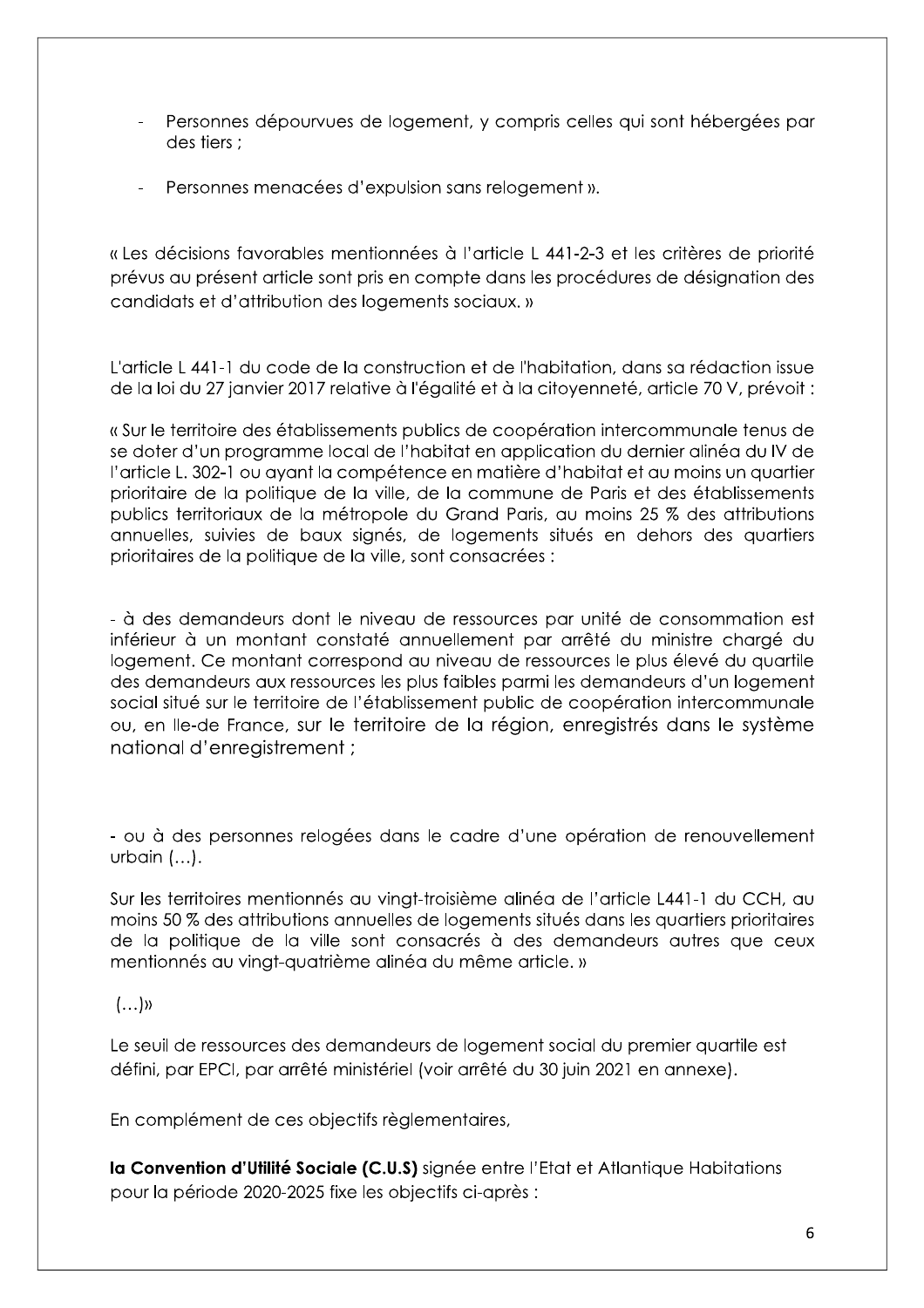- 25% des attributions sont consacrées à des mutations du parc social à l'échelle départementale
- 30 % des attributions sur Nantes Métropole sont consacrées à des mutations du parc social
- 130 mutations internes au sein du parc d'Atlantique Habitations sur le département
- 100 mutations internes au sein du parc d'Atlantique Habitations sur Nantes Métropole
- 25% d'attributions hors QPV en faveur des demandeurs relevant du auartile 1 sur les EPCI :
	- . Nantes Métropole
	- . Chateaubriant Derval
	- . La Carène

- 25 % Attributions au profit du public prioritaire sur des logements non réservés à l'échelle départementale, dont 20 % hors QPV

- .30 % sur Nantes Métropole, dont 20 % hors QPV
- . 25 % sur la CC Chateaubriant Derval, dont 25 % hors QPV
- . 20 % sur La Carène, dont 20 % hors QPV

## Le cadre de la CIL de Nantes Métropole

Sur le territoire de Nantes Métropole, la Conférence Intercommunale du Logement a défini les orientations stratégiques suivantes :

- renforcer l'attractivité des quartiers prioritaires au titre de la politique de la ville
- renforcer l'accessibilité du parc métropolitain à l'ensemble des demandeurs.

Les objectifs sont :

- porter une attention particulière aux demandes de mutation des ménages habitant en Quartiers Prioritaires au titre de la politique de la Ville ;
- porter une attention particulière aux attributions dans les quartiers prioritaires et diversifier le profil des occupants.